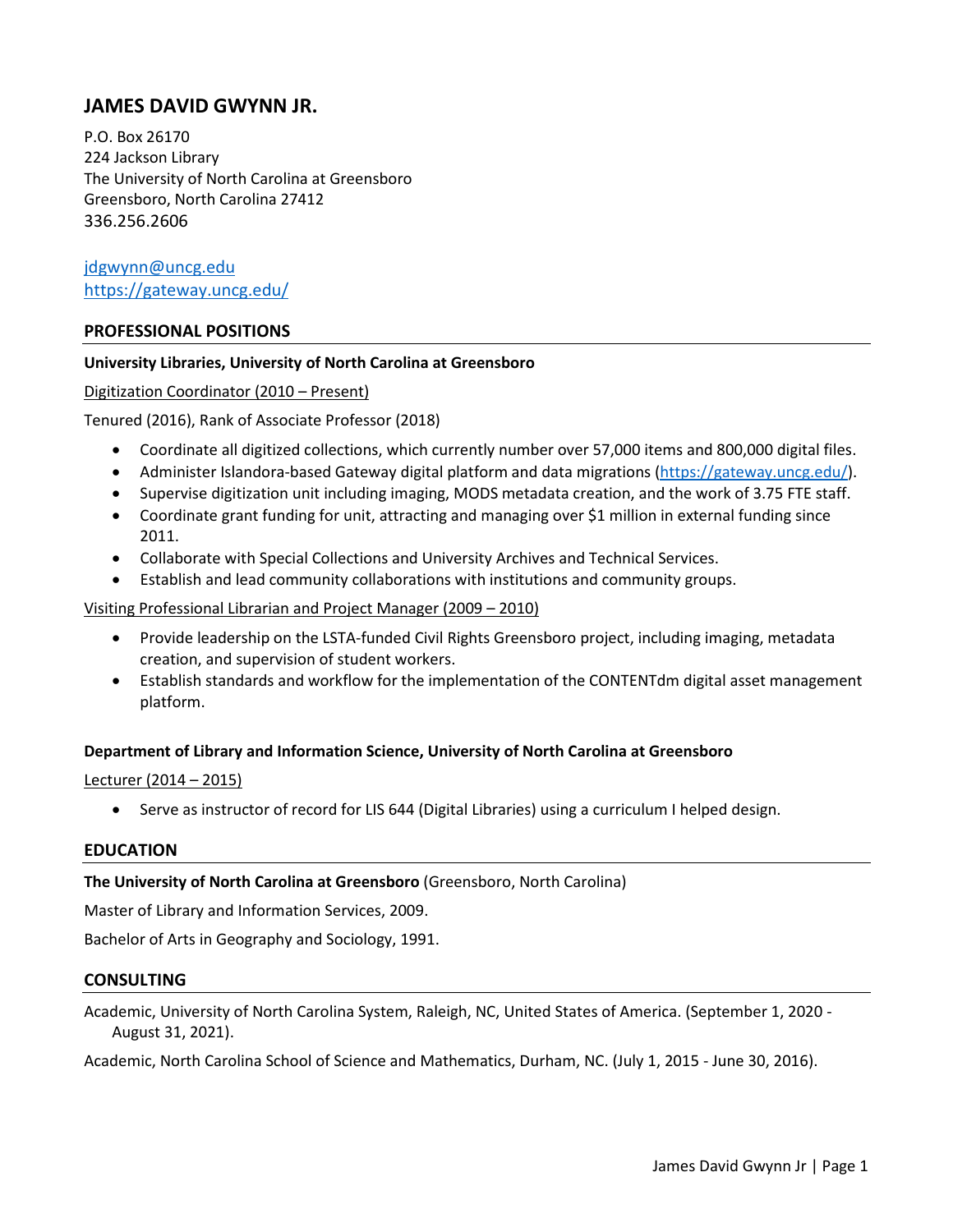#### **PROFESSIONAL MEMBERSHIPS**

- Society for Commercial Archeology. (August 1, 2020 Present).
- Society of North Carolina Archivists. (2009 Present).
- American Library Association. (2008 Present).
- Society of American Archivists. (2008 2013).
- Special Libraries Association. (2008 2009).

# **AWARDS AND HONORS**

- Beta Phi Mu. (2009).
- Gamma Theta Upsilon. (1992).

# **PUBLICATIONS**

#### **Book**

Lawrimore, E. R., Cox, R., Gwynn, D. (2021). *Beer and Brewing in the North Carolina Triad*. Mt. Pleasant, S.C.: The History Press.

# **Book Chapters**

- Lawrimore, E. R., Gwynn, D., Krim, S. R. (2022). From Peripheral to Essential: The Evolution of Outreach as a Core Archival Function. *Advances in Library Administration and Organization: Building Community Engagement and Outreach*. Emerald Publishing.
- Krim, S., Gwynn, D., Lawrimore, E. (2020). Reconstructing history: Addressing marginalization, absences, and silences in the archives through community and collaboration. *Diversity, Equity, and Inclusion in Action: Planning, Leadership, and Programming*. Chicago:.
- Crowe, K. M., Crumpton, M. A., Gwynn, D., Harper, J., Lock, M. B. (2019). The status of entrepreneurship in libraries: Content analysis and assessment from the Conference for Entrepreneurial Librarians. In J. Crum (Ed.), *Advances in library administration and organization: Supporting entrepreneurship and innovation* (vol. 40). Bingley: Emerald.
- Gwynn, D. (2018). Working with grant funding and project-based staff. In N. J. Bird & M. A. Crumpton (Eds.), *Short-term staff, long-term benefits: Making the most of interns, volunteers, student workers, and temporary staff in libraries*.

<https://www.abc-clio.com/LibrariesUnlimited/product.aspx?pc=A4952P>

Gwynn, D. (2011). Minimizing privacy and copyright concerns with online local history collections. In C. Smallwood & E. Williams (Eds.), *Preserving local writers, genealogy, photographs, newspapers and related materials*. Scarecrow Press.

<https://rowman.com/ISBN/978-0-8108-8358-1>

# **Refereed Articles**

- Smith, K. M., Gwynn, D., Koelsch, B. A., Motszko, J. (2019). "Who's Driving the Bus?" or How Digitization is Influencing Archival Arrangement and Description. *Journal of Contemporary Archival Studies, 6*. <https://elischolar.library.yale.edu/jcas/vol6/iss1/28>
- Gwynn, D., Henry, T. N., Craft, A. R. (2019). Collection creation as collection management: Libraries as publishers and implications for collection development. *Collection Management*.
- Gwynn, D. (2016). Community connections, community collections: Building partner support for a large collaborative digitization project. *Digital Library Perspectives, 32*(2). <https://www.emeraldinsight.com/doi/full/10.1108/DLP-08-2015-0013>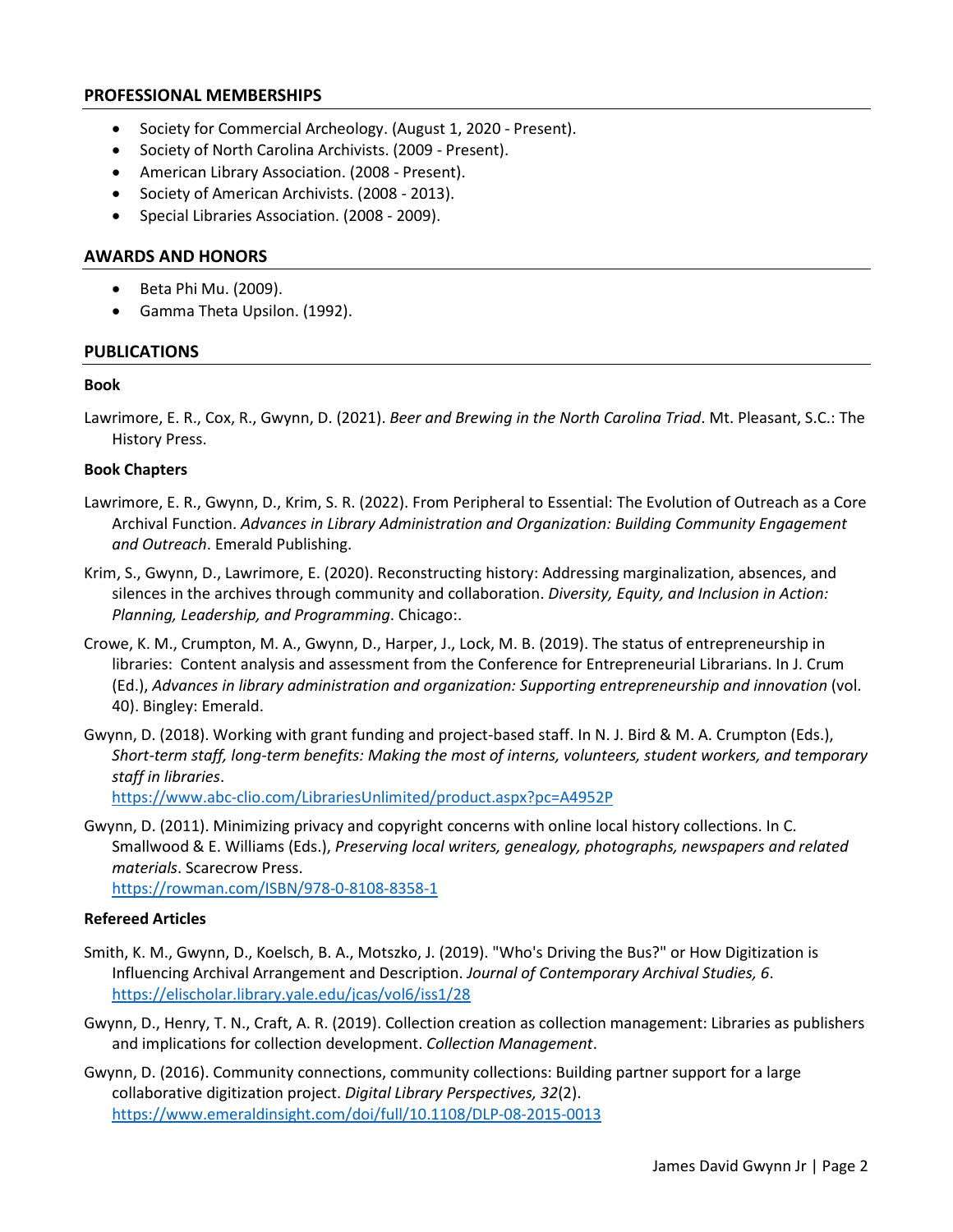- Craft, A. R., Gwynn, D., Smith, K. (2016). Uncovering Social History: An Interdepartmental Approach to Scrapbook Digitization. *American Archivist, 79*(1). <http://americanarchivist.org/doi/pdf/10.17723/0360-9081.79.1.186>
- Chow, A., Shaw, T., Gwynn, D., Martensen, D., Howard, M. (2011). Changing times, changing requirements: The evolution of an LIS department. *LIBRES, 21*(1). [http://libres.curtin.edu.au/libres21n1/Chow\\_Shaw\\_Gwynn\\_Martensen\\_Howard\\_REF\\_LIBRES21n1.pdf](http://libres.curtin.edu.au/libres21n1/Chow_Shaw_Gwynn_Martensen_Howard_REF_LIBRES21n1.pdf)

#### **Non-refereed Articles**

- Gwynn, D. (2011). *Exhibits and online collections: University history portal. The North Carolina Archivist* (7th ed., vol. 85).
- Gwynn, D. (2011). *Focus areas chosen for digital projects* (31st ed., vol. 4, pp. 12).
- Gwynn, D. (2011). *Exhibits and online collections: World War I pamphlets collection* (8th ed., vol. 85).
- Gwynn, D. (2011). *Exhibits and Online Collections: University History Portal and World War I Pamphlets Collection* (vol. 85, pp. 7-8).
- Gwynn, D., Smith, K. (2010). *University yearbook website launched* (30th ed., vol. 4, pp. 9).
- Gwynn, D. (2010). *New Acquisitions: Schiffman and Wellesz Collections* (vol. 84, pp. 5).

#### **Proceedings**

Gwynn, D., Craft, A. R., Smith, K. (2013). Descriptive metadata for scrapbooks: Interdepartmental collaboration to support efficiency and discovery. *Archiving 2013: Final Program and Proceedings,* 200-203. <https://library.imaging.org/archiving/articles/10/1/art00043>

#### **Reviews**

- Gwynn, D. (2017). *Review of the book Managing digital cultural objects: analysis, discovery and retrieval, edited by allen foster and pauline Rafferty* (3rd ed., vol. 34, pp. 337-338). <http://www.tandfonline.com/doi/full/10.1080/07317131.2017.1321422>
- Gwynn, D. (2015). *Review of the book, Cultural heritage information: Access and management, edited by I. Ruthven and G. G. Chowdhury* (1st ed., vol. 33, pp. 108-109). <http://www.tandfonline.com/doi/full/10.1080/07317131.2015.1093864>

#### **Reports and White Papers**

Green, A., Gregory, L., McClellan, A., Gwynn, D., Harper, L. S. (2019). *North Carolina's Digital Preservation Exploration, 2018-2019*. Raleigh, N.C.: State Library of North Carolina[. https://files.nc.gov/dncr](https://files.nc.gov/dncr-statelibrary/GHL/Documents/DPE_SummaryReport_201908.pdf)[statelibrary/GHL/Documents/DPE\\_SummaryReport\\_201908.pdf](https://files.nc.gov/dncr-statelibrary/GHL/Documents/DPE_SummaryReport_201908.pdf) 

#### **PRESENTATIONS**

#### **Academic/Conference Presentations**

- Lawrimore, E. R., R. C., Gwynn, D., Mid-Atlantic Popular and American Culture Association Annual Meeting, "Well Crafted NC: Documenting the History of Beer and Brewing in North Carolina," Mid-Atlantic Popular and American Culture Association, Virtual. Accepted. (November 12, 2021).
- Krim, S. R., Gwynn, D., NC LIVE Webinar, "Documenting Community Movements on the Fly: A Case Study of Greensboro's BLM Demonstrations," NC LIVE (Academic), Online (archived at https://youtu.be/0AU-C7dxae4), Greensboro, NC. Invited. (June 15, 2021).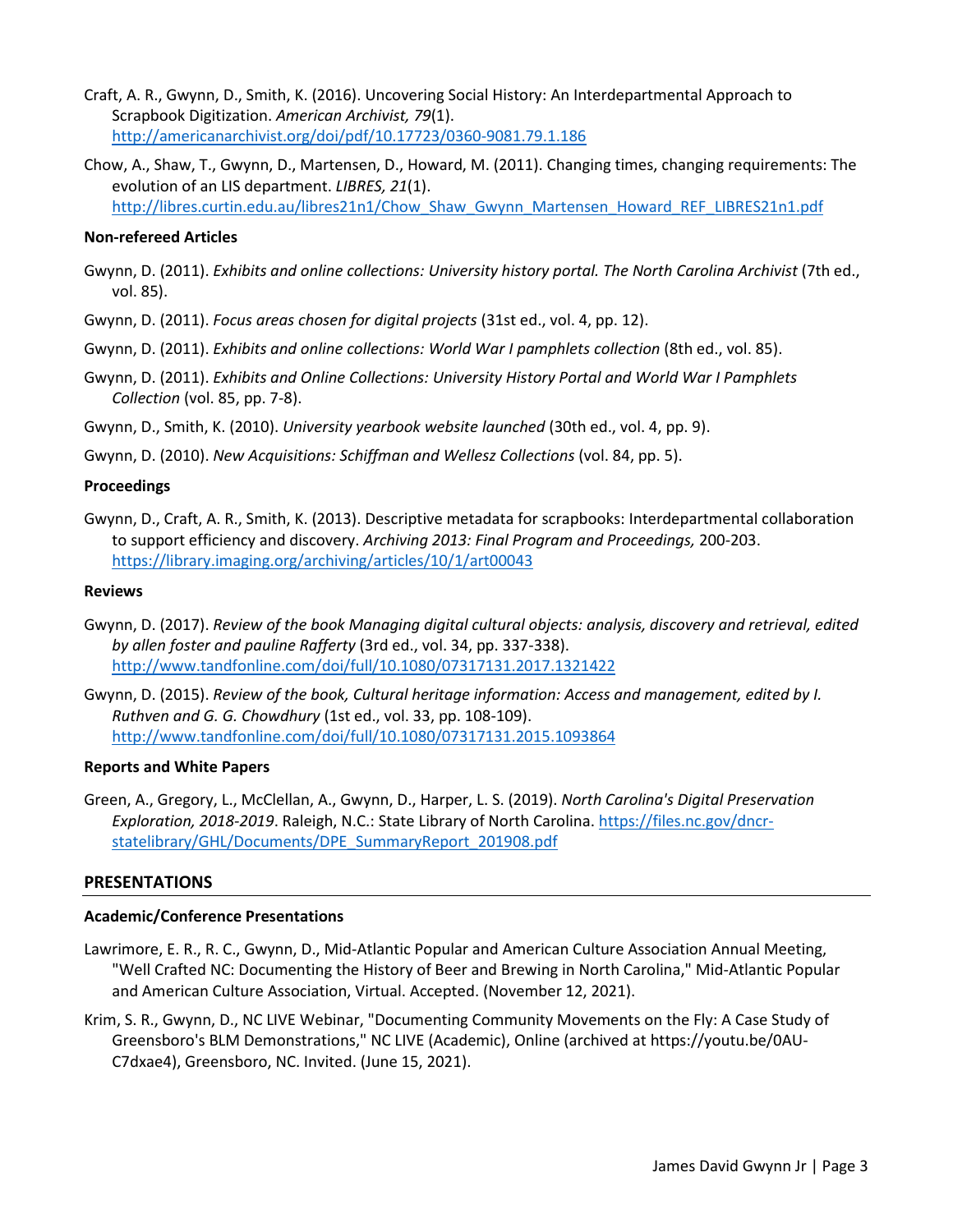- Bolton, C. C., Austin, E., Barr, M., Gwynn, D., 2020 Oral History Association Annual Meeting, "Unsung heroes of the civil rights movement: A visual history project," Oral History Association (Academic), Hyatt Regency, Baltimore, MD, United States of America. Accepted. (October 22, 2020).
- Lawrimore, E. R., Cox, R., Gwynn, D., Metrolina Library Association Conference 2020, "Well Crafted NC: Building Community-Engaged Partnerships while Documenting the History, Business, and Culture of the NC Beer Industry," Zoom Session, Charlotte, NC, United States of America. Accepted. (June 11, 2020).
- Gregory, L., Gwynn, D., North Carolina Museums Council 2020 Conference (cancelled), "Workflows and tips for conducting successful community scanning days," North Carolina Library Association (Academic), Rocky Mount, NC, United States of America. Accepted. (March 30, 2020).
- Conyer, L., Galray, L., Gwynn, D., Krim, S. R., Thomas, N., Society of North Carolina Archivists Annual Meeting (cancelled), "Queering Southern archives: Labor, representation, and repair," UNC Greensboro, Elon University, Greensboro, United States of America. Accepted. (March 20, 2020).
- Gregory, L., Gwynn, D., North Carolina Library Association 2019 Conference, "Workflows and tips for conducting successful community scanning days," North Carolina Library Association (Academic), Benton Convention Center, Winston-Salem, NC, United States of America. Accepted. (October 15, 2019).
- Crowe, K., Crumpton, M., Bird, N., Gwynn, D., ACRL National Conference, ""Curating Student Employees in Academic Libraries: Developing Workforce Skills for their Future"," Association of College and Research Libraries (Academic), Cleveland, OH. Accepted. (March 2019).
- Gwynn, D., Smith, K., University Libraries Research and Applications Webinar Series, "Digitizing and using primary sources," University Libraries, UNC Greensboro (Academic), Greensboro, NC. Invited. (March 26, 2019).
- Gwynn, D., Dollar, P., Mericle, W., Turner, F., Society of North Carolina Archivists Annual Meeting, "What a tangled web we weave: Two data migration projects at UNC Greensboro," UNC Greensboro (Academic), Wilmington, NC. Accepted. (March 14, 2019).
- Lawrimore, E. R., Gwynn, D., Smith, K., North Carolina Preservation Consortium conference, "Preserving Community History through Outreach Activities," Raleigh, NC. (November 16, 2018).
- Gwynn, D., NCLA Special Collections Roundtable/Traveling Archivist Program, "Copyright issues for digital collections," (Academic), Greensboro, NC. Invited. (September 19, 2018).
- Gwynn, D., NCLA Special Collections Roundtable/Traveling Archivist Program, "Digitization standards for digital collections," (Academic), Greensboro, NC. Invited. (August 29, 2018).
- Cox, R., Gwynn, D., Lawrimore, E., Society of North Carolina Archivists Annual Meeting, "Community, documentation, and beer: Hop into History and Well Crafted NC," (Academic), Durham, NC. Accepted. (March 15, 2018).
- Cox, R., Gwynn, D., "Digital Libary on American Slavery," Carolina Consortium Annual Meeting (Academic), Greensboro, NC. Invited. (2017).
- Donnald, E., Gwynn, D., Motszko, J., Prescott, S., North Carolina Library Association Annual Meeting, "Taking care of business: Collaborations between an academic library and the business community," North Carolina Library Association (Academic), Winston-Salem, NC. Accepted. (October 19, 2017).
- Motszko, J., Gwynn, D., Prescott, S., Society of North Carolina Archivists Annual Meeting, "Good Medicine: Prescription for a Successful Digitization Project," (Academic), Asheville, NC. Accepted. (March 14, 2017).
- Motszko, J., McCarty Smith, K., Koelsch, B. A., Gwynn, D., Mid-Atlantic Regional Archives Conference, "Who's driving the bus?: How digitization is influencing archival arrangement and description," (Academic), Pittsburgh, PA. Accepted. (April 15, 2016).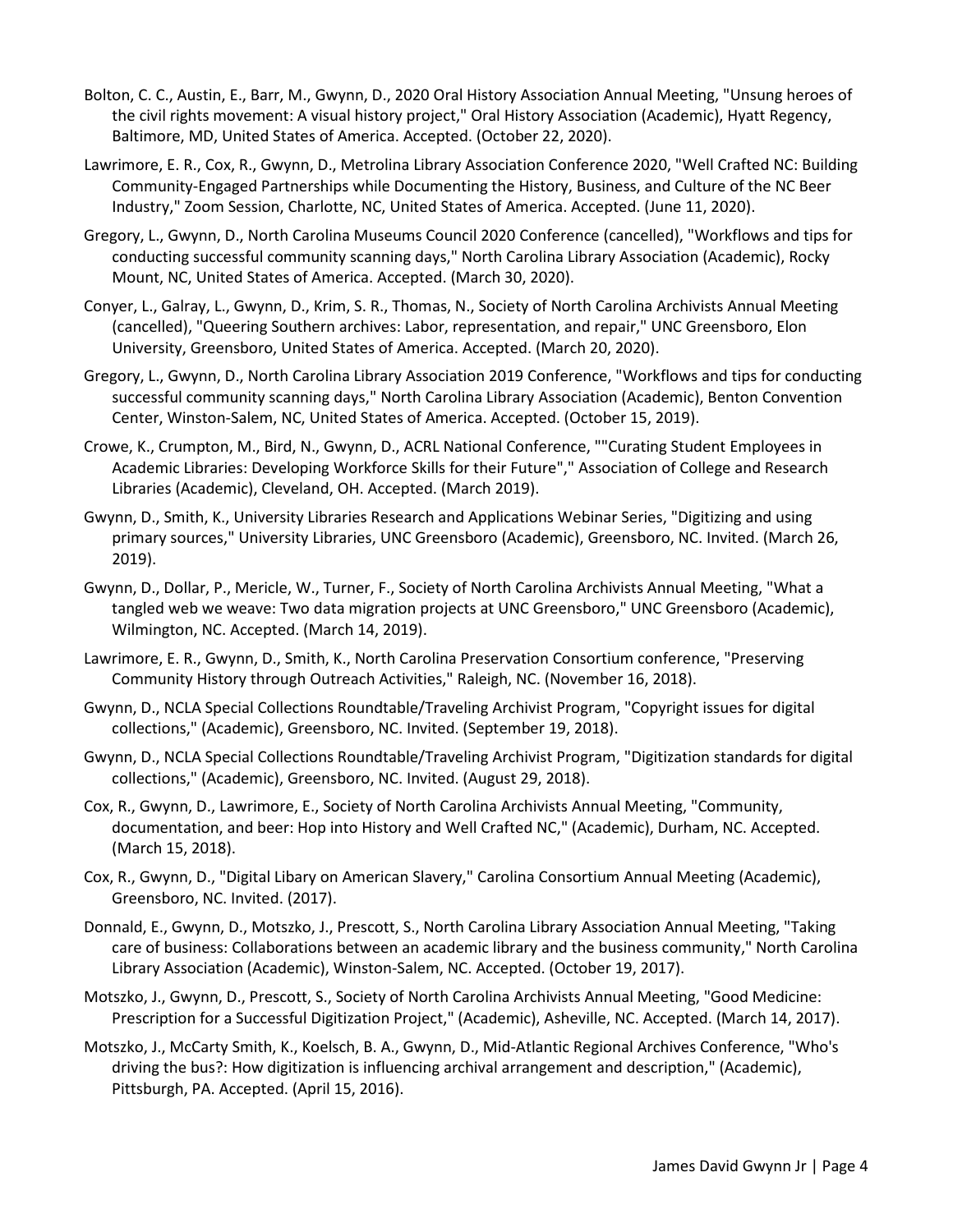- Motszko, J., Gwynn, D., Society of North Carolina Archivists Annual Meeting, "Community Connections: Building Relationships through Collaboration and Digitization," Society of North Carolina Archivists (Academic), Charlotte, NC. Accepted. (March 29, 2016).
- Gwynn, D., iDEAL Summit (hosted by Dept. of Library and Information Studies), "Hayes-Taylor YMCA Achievers: Digitizing Greensboro History," (Academic), Greensboro, NC. Invited. (November 14, 2015).
- Gwynn, D., Motszko, J., North Carolina Library Association, "Making connections: Strategies for funding collaborative community engagement projects with archival and digital collections," (Academic), Greensboro, NC. Accepted. (October 21, 2015).
- Gwynn, D., McCarty Smith, K., Motszko, J., "Prioritizing and processing for CONTENTdm: How digitization is influencing archival arrangement and description," CONTENTdm Users Group Conference (Academic), Nashville, TN. Accepted. (August 6, 2015).
- Gwynn, D., Catlett, S., ACRL Rare Books and Manuscripts (RBMS) Section Conference, "At-risk youths as community history ambassadors: The Young Achievers Digitizing Greensboro History Explorers Program," (Academic), Oakland, CA. Accepted. (June 24, 2015).
- Gwynn, D., Koelsch, B. A., Craft, A. R., CONTENTdm Users Group Conference, "Civil Rights Greensboro and the Women Veterans Historical Project," (Academic), Baltimore, MD. (May 28, 2015).
- Gwynn, D., Society of North Carolina Archivists Annual Meeting, "Community collections: Exploring three distinct approaches to collaboration and outreach through digitization initiatives," (Academic), Greenville, NC. Accepted. (March 12, 2015).
- Craft, A. R., Gwynn, D., Smith, K., CONTENTdm Southern Users Group Meeting, "Best Practices for Scrapbook Collections in CONTENTdm: Lessons from the University Archives Scrapbook Collection at The University of North Carolina at Greensboro," (Academic), Columbia, SC. (May 21, 2014).
- Gwynn, D., Craft, A. R., Smith, K., Society of North Carolina Archivists Annual Meeting, "Paging Through History: Lessons Learned from a Scrapbook Digitization Project," (Academic), Raleigh, NC. (April 8, 2014).
- Gwynn, D., Craft, A. R., Smith, K., Archiving 2013, "Descriptive Metadata for Scrapbooks: Interdepartmental Collaboration to Support Efficiency and Discovery," (Academic), Washington, DC. (April 4, 2013).
- Gwynn, D., McCarty Smith, K., ACRL Image Resources Interest Group (IRIG) Meeting, "Photo synthesis: Collaboration and compromise on a historic photograph digitization project," (Academic), Seattle, WA. Accepted. (February 14, 2013).
- Gwynn, D., Conference on African American Culture and Experience, "Civil Rights Greensboro and other community-based collaborations at UNCG," (Academic), Greensboro, NC. Invited. (October 18, 2012).
- Gwynn, D., The Conference for Entrepreneurial Librarians Webinar, "Civil Rights Greensboro: A blueprint for ongoing community engagement in digital history projects," (Academic), Greensboro, NC, United States of America. Accepted. (September 19, 2012).
- Craft, A. R., Gwynn, D., American Library Association Annual Conference, "Thinking Outside the Search Box: Redefining Roles for Catalogers in an Academic Library," (Academic), Anaheim, CA. (June 24, 2012).
- Gwynn, D., CONTENTdm Midwest Users Group Meeting, "Broadsheets on a budget: Low-cost approaches to newspaper digitization projects," (Academic), Dublin, OH. Accepted. (May 4, 2012).

# **Library/Internal Presentations**

- Gwynn, D., Henry, T. N., University Libraries Virtual Learning Community, "Lobsters, free kittens, and MODS," UNCG University Libraries, Zoom session, Greensboro, NC. (July 21, 2020).
- Gwynn, D., Craft, A. R., Harlow, S. L., University Libraries Virtual Learning Community, "Copyright Basics: We're All In This Together!," UNCG University Libraries, Zoom session, Greensboro. (July 31, 2020).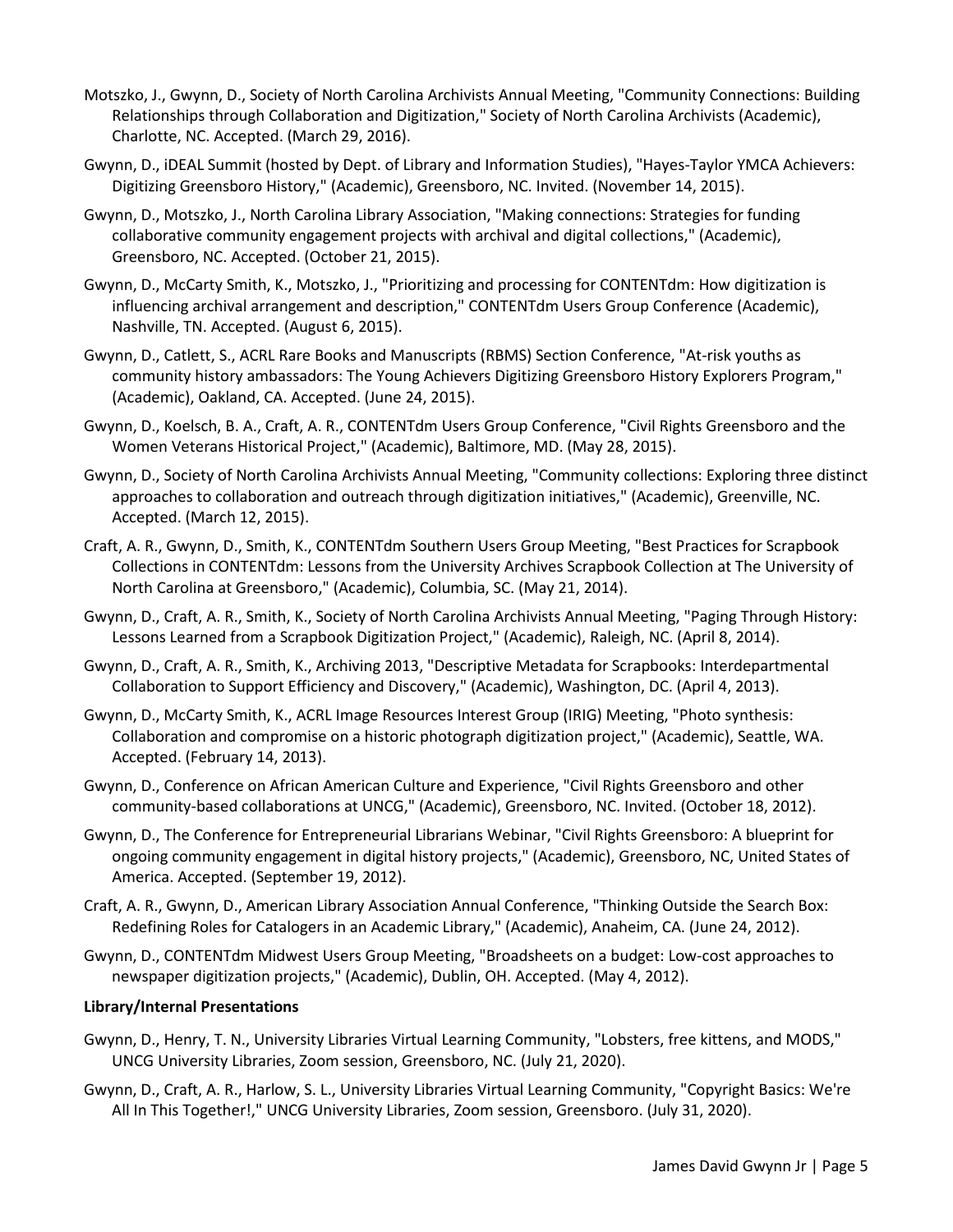- Harris Houk, A., Gwynn, D., Dale, J. E. M., Smith, K., Murphy, M., Nelson, W. M., University Libraries Virtual Learning Community, "Tips & tricks for writing conference proposals," UNC Greensboro, Zoom session, Greensboro, NC, United States of America. (May 6, 2020).
- Gwynn, D., University Libraries Virtual Learning Community, "A day in the life of the digitization unit," UNC Greensboro, Zoom session, Greensboro, NC, United States of America. (April 28, 2020).
- Gwynn, D., Conducting Research in the Digital Age: Critical Thinking, Credible Sources, and Document Analysis, "Mining Digital Resources at the Local, State, and National Level," UNC Greensboro University Libraries, Greensboro, NC. Invited. (September 27, 2018).
- Craft, A., Gwynn, D., "Coalition for Networked Information (CNI) Spring 2017 Membership Meeting," University Libraries Lightning Rounds (Academic), Greensboro, NC. Accepted. (2017).
- Motszko, J., Gwynn, D., Prescott, S., University Libraries Lightning Rounds, "Good Medicine: Prescription for a Successful Digitization Project," (Academic), Greensboro, NC. Accepted. (May 23, 2017).
- Gwynn, D., University Libraries Lightning Rounds, "Good Medicine project update," (Academic), Greensboro, NC. Accepted. (December 15, 2016).
- Craft, A. R., Gwynn, D., University Libraries Lightning Rounds, "Thinking Outside the Search Box: Redefining Roles for Catalogers in an Academic Library," UNCG University Libraries (Academic), Greensboro, NC. (December 13, 2012).

#### **Community Presentations**

- Lawrimore, E. R., Cox, R., Gwynn, D., Alumni All Access Weekend, "North Carolina Triad Beer: A History," UNCG Alumni Association, Oden Brewing, Greensboro, NC. Invited. (April 2, 2022).
- Lawrimore, E. R., Cox, R., Gwynn, D., "North Carolina Triad Beer: A History," Greensboro Science Pub, Joymongers Brewing, Greensboro, NC. Invited. (February 21, 2022).
- Lawrimore, E. R., Cox, R., Gwynn, D., "North Carolina Triad Beer: A History," Greensboro Rotary Club, Greensboro, NC. (January 26, 2022).
- Gwynn, D., LGBTQ+ Lunch & Learn, "A History of LGBTQ+ Nightlife in the Triad," UNCG Department of Intercultural Engagement (Non-Academic), Greensboro, NC. Invited. (October 26, 2021).
- Lawrimore, E. R., Gwynn, D., Krim, S. R., North Carolina Library Association Biennial Conference, "Community Engagement as Archival Practice," North Carolina Library Association, Virtual. Accepted. (October 20, 2021).
- Gwynn, D., Krim, S. R., Greensboro College/Guilford County Schools Middle College, "Out for the Evening," Greensboro College/Guilford County Schools (Non-Academic), UNCG University Libraries, Greensboro, NC, United States of America. Invited. (September 30, 2021).
- Lawrimore, E. R., Cox, R., Gwynn, D., "North Carolina Triad History," Four Saints Brewing Company, Asheboro, NC. (July 29, 2021).
- Gwynn, D., Krim, S. R., ERG LIFE (LGBTQ Is For Everyone), "A Glance at Triad History through PRIDE! of the Community," KONTOOR Brands (Non-Academic), Online, Greensboro, NC, United States of America. Invited. (May 7, 2021).
- Lawrimore, E. R., Cox, R., Gwynn, D., Brewseum, "Well Crafted NC," Greensboro History Museum (Non-Academic), Greensboro History Museum, Greensboro, NC. Invited. (November 5, 2019).
- Lawrimore, E. R., Cox, R., Gwynn, D., North Carolina Craft Brewers Guild Conference, "Well Crafted NC," North Carolina Craft Brewers Guild (Non-Academic), Benton Covention Center, Greensboro, NC. Invited. (November 5, 2019).
- Gwynn, D., Triad History Day, "The A&P comes to Greensboro," TriadHistory.org (Non-Academic), Greensboro History Museum, Greensboro, NC. Invited. (April 6, 2019).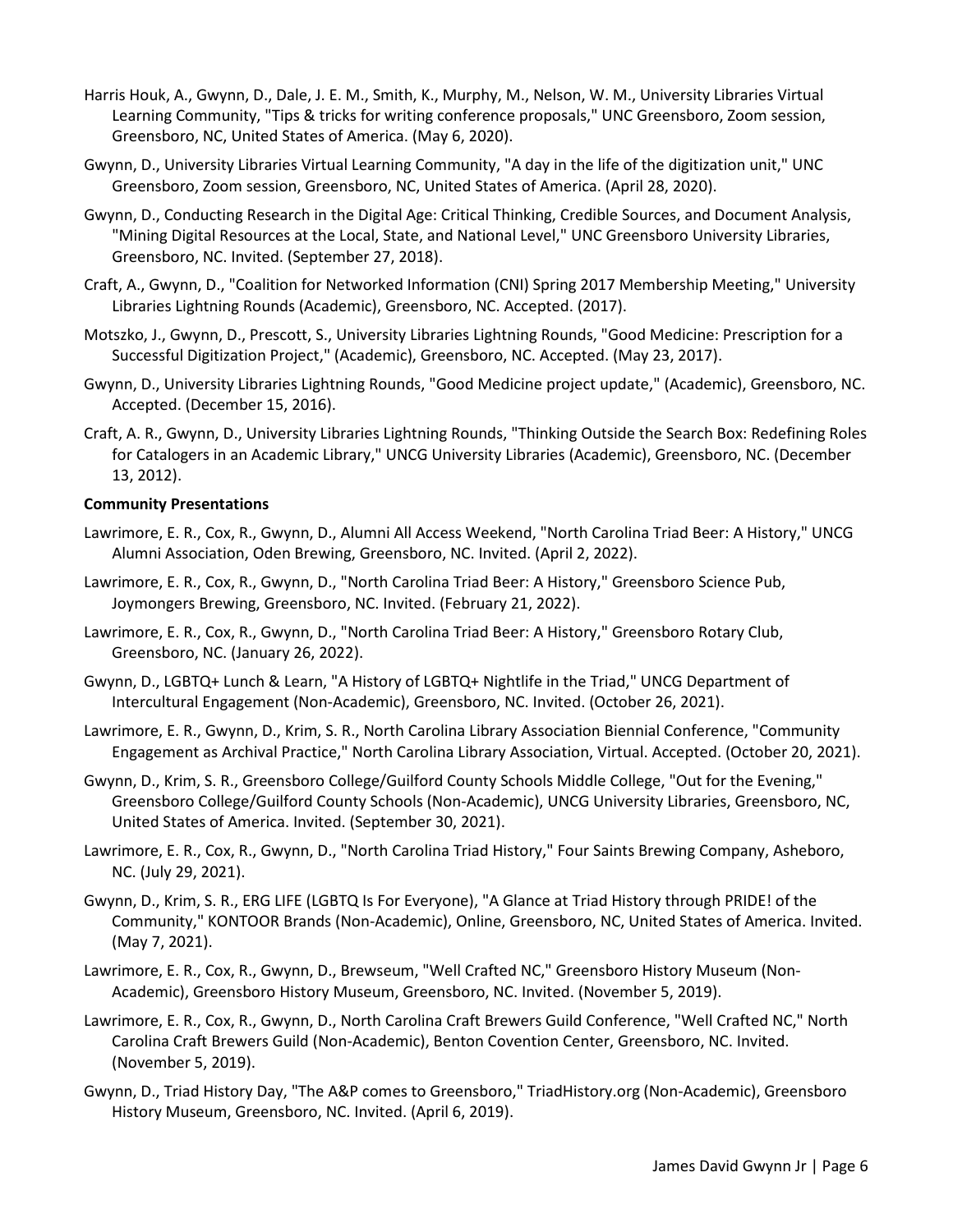- Gwynn, D., Cox, R., Beer School, "History and future of craft beer in NC," The Beer Growler (Non-Academic), Winston-Salem, NC. Invited. (January 26, 2019).
- Gwynn, D., UNC SILS Beta Phi Mu Annual Meeting, "Trends in digitization and community archives," (Non-Academic), Chapel Hill, NC. Invited. (May 3, 2018).
- Gwynn, D., "Textiles, Teachers, and Troops," Well Spring Retirement Community (Non-Academic), Well Spring Retirement Community, Greensboro, NC. Invited. (November 17, 2014).
- Gwynn, D., Women Veterans Historical Project Luncheon, "Betty H. Carter Women Veterans Historical Project: Website Relaunch," UNCG Libraries (Non-Academic), Cone Ballroom, UNC Greensboro, NC. Invited. (November 8, 2014).
- Gwynn, D., Textiles, Teachers, and Troops Project Launch, "Textiles, Teachers, and Troops," UNCG Libraries (Non-Academic), Greensboro History Museum, Greensboro, NC. Invited. (April 8, 2014).
- Gwynn, D., Friends Historical Collection Docents Meeting, "Digital projects for UNCG and the Greensboro community," (Non-Academic), Greensboro, NC. Invited. (June 19, 2012).

# **CONTRACTS, FELLOWSHIPS, GRANTS AND SPONSORED RESEARCH**

- Gwynn, D. (Principal), "Digital Library on American Slavery Research Fellowship," Sponsored by Council on Library and Information Resources (CLIR), \$360,230.00. (August 1, 2021 - July 31, 2023).
- Lawrimore, E. R. (Principal), Gwynn, D. (Co-Investigator), Cox, R. (Co-Investigator), Byrd, E. T. (Co-Investigator), Bucknall, T. M., McCloskey, J., Szymankiewicz, J., "A Marketing and Tourism Partnership with the Triad Brewing Industry," Sponsored by UNCG Office of Research and Economic Development, The University of North Carolina at Greensboro, \$16,000.00. (2022).
- Gwynn, D. (Principal), "Digital Library on American Slavery Research Fellowship," Sponsored by Council on Library and Information Resources (CLIR), \$360,230.00. (August 1, 2019 - July 31, 2021).
- Koelsch, B. A. (Principal), Gwynn, D. (Co-Principal), "Women Who Answered the Call: Digitizing the Oral Histories of Women Who Served in the U.S. Military and the American Red Cross," Sponsored by Council on Library and Information Resources (CLIR), \$10,908.00. (May 1, 2019 - June 30, 2020).
- Motszko, J. (Co-Principal), Gwynn, D. (Co-Principal), Krim, S. (Co-Principal), "Pride! of the Community," Sponsored by National Endowment for the Humanities, \$12,000.00. (January 1, 2018 - June 30, 2019).
- Gwynn, D. (Co-Principal), Cox, R. (Co-Principal), Tolbert, L. C. (Co-Principal), Bird, N. J. (Co-Principal), "Strategic Seed Grant – Community-Engaged Research and Creative Activity," Sponsored by UNCG Office of the Provost, The University of North Carolina at Greensboro, \$20,130.00. (February 1, 2017 - December 31, 2018).
- Gwynn, D. (Co-Principal), Cox, R. (Co-Principal), "People Not Progress: Slave Deeds of North Carolina," Sponsored by National Archives and Records Administration (NARA), \$294,603.00.
- Cox, R. (Co-Principal), Lawrimore, E. (Co-Principal), Gwynn, D. (Co-Principal), "Well Crafted: A History of Downtown Greensboro Brewing," Sponsored by UNCG University Libraries, The University of North Carolina at Greensboro, \$2,500.00. (July 2017 - June 2018).
- Motszko, J. (Co-Principal), Gwynn, D. (Co-Principal),, "Good Medicine: Greensboro's Hospitals and Healers, 1865- 2015," Sponsored by State Library of North Carolina (SLNC), \$66,713.00.
- Gwynn, D. (Co-Principal),, Catlett, S. (Co-Principal), "IMLS Sparks! Ignition Grant," Sponsored by Institute of Museum and Library Services, \$23,522.00. (2014).
- Gwynn, D., "Community-Based Research Grant," Sponsored by Office of Leadership and Service Learning/The Graduate School (UNCG), \$3,000.00. (2013).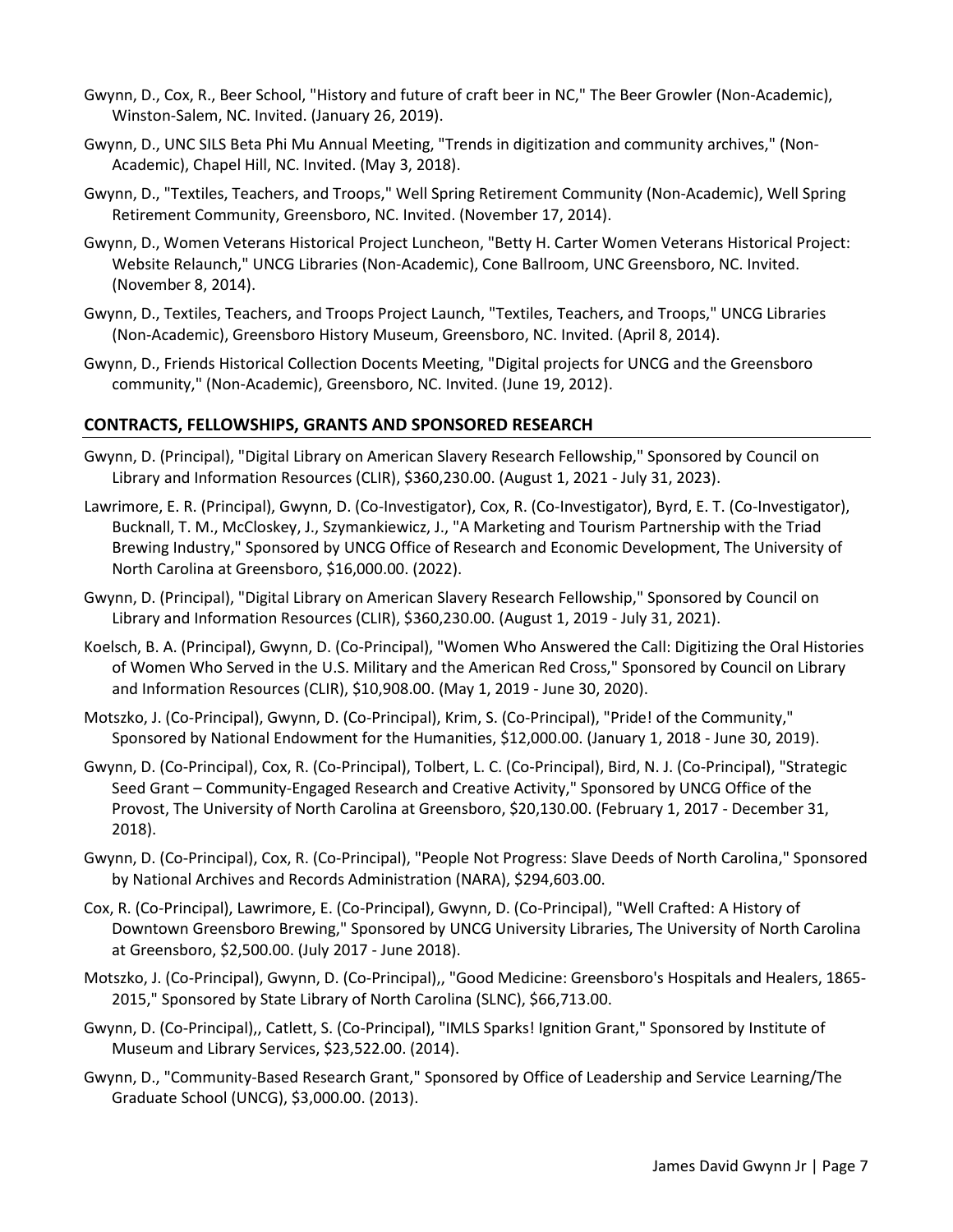- Gwynn, D. (Principal), "Textiles, Teachers and Troops (Year 2 of 2)," Sponsored by State Library of North Carolina (SLNC), \$103,333.00.
- Gwynn, D. (Principal), "Textiles, Teachers and Troops," Sponsored by State Library of North Carolina (SLNC), \$102,660.00.
- Gwynn, D. (Principal), "North Carolina Runaway Slave Advertisements," Sponsored by State Library of North Carolina (SLNC), \$40,356.00.

# **CREATIVE ACTIVITIES**

#### **Research-based Website:**

Gwynn, D. *Groceteria.com: Exploring supermarket history since 1999.* (1999 – present). <http://www.groceteria.com/>

#### **Exhibits**

- Krim, S. R., Gwynn, D., "Out for the evening: A taste of gay nightlife in Greensboro," UNCG University Libraries, Greensboro, NC, United States of America. Completed. (July 1, 2021 - October 31, 2021).
- Krim, S. R., Gwynn, D., "Guilford Alliance for Gay and Lesbian Equality Exhibit," Greensboro History Museum, Greensboro, NC, United States of America. Completed. (April 2021 - June 2021).
- Robinson, B., Gwynn, D., Family History Day, "People not property: Slave deeds and genealogy," UNC Greensboro (Non-Academic), Stagville Plantation State Historic Site, Greensboro. Invited. (February 8, 2020).
- Dollar, P., Gwynn, D., Forgotten black voices: The 40th anniversary of the Greensboro Massacre, "1979 Greensboro Massacre," UNCG Department of Creative Writing/Beloved Community Center, Greensboro, NC. (February 26, 2019).

# **MEDIA APPEARANCES AND INTERVIEWS**

#### **Radio and Television Appearances**

- WUNC-FM (Chapel Hill, N.C.): "Lion & Ingles & Harris, Oh My! NC Grocery Bonanza Blowout," *The State of Things*. (December 7, 2020). [https://www.wunc.org/business-economy/2020-12-07/lion-ingles-harris-oh-my-nc-grocery-bonanza](https://www.wunc.org/business-economy/2020-12-07/lion-ingles-harris-oh-my-nc-grocery-bonanza-blowout)[blowout](https://www.wunc.org/business-economy/2020-12-07/lion-ingles-harris-oh-my-nc-grocery-bonanza-blowout)
- WGHP-TV (High Point, N.C.): "Greensboro has a rich history of brewing," News feature. (March 21, 2018).
- WFMY-TV (Greensboro, N.C.): Interview on Hayes-Taylor YMCA project, *The Good Morning Show*. (June 15, 2015).
- KCUR-FM, Kansas City, Mo.: Interview/guest appearance related to Groceteria.com. *Up to Date*, (July 21, 2011). [https://web.archive.org/web/20110811173220/http://archive.kcur.org/kcurViewDirect.asp?PlayListID=8422](https://web.archive.org/web/20110811173220/http:/archive.kcur.org/kcurViewDirect.asp?PlayListID=8422)
- KCRW-FM, Los Angeles, Calif.): Interview/guest appearance related to Groceteria.com. *Good Food*. (January 21, 2006).

#### **Book Interview**

*The Next Supper: The End of Restaurants as We Knew Them, and What Comes After* by Corey Mintz, Three-page interview covering the past and future of supermarkets in North America. PublicAffairs Publishing. (November 21, 2021).

<https://www.publicaffairsbooks.com/titles/corey-mintz/the-next-supper/9781541758421/>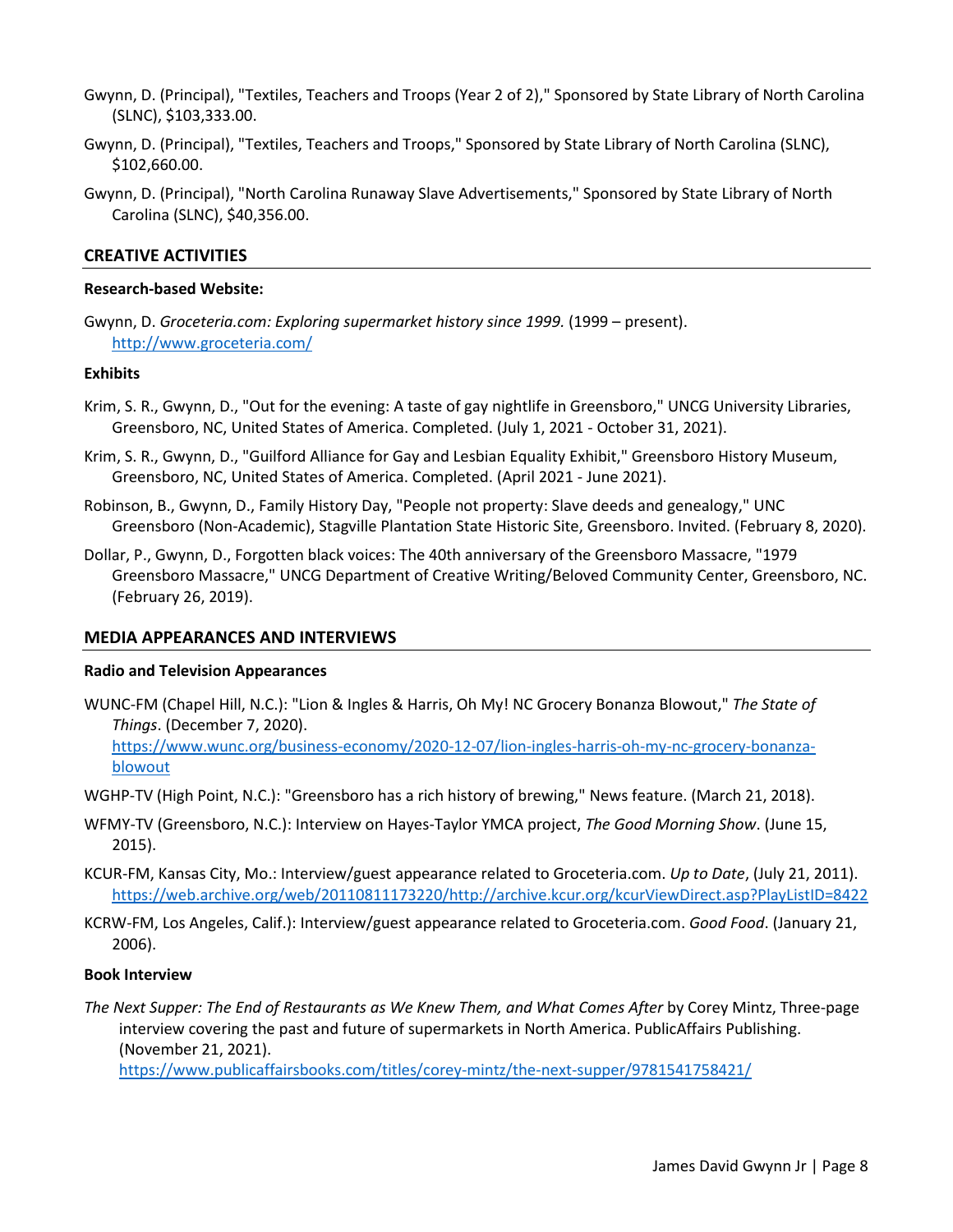#### **Newspaper, Magazine, and Website Interviews**

- *YES! Weekly* (Greensboro, N.C.): "Out for the Evening: Historical exhibit offers "a taste of gay nightlife in Greensboro." (September 29, 2021). [https://www.yesweekly.com/news/out-for-the-evening-historical-exhibit-offers-a-taste-of-gay-nightlife-in](https://www.yesweekly.com/news/out-for-the-evening-historical-exhibit-offers-a-taste-of-gay-nightlife-in-greensboro/article_a7d53548-215a-11ec-acab-a758316ae878.html)[greensboro/article\\_a7d53548-215a-11ec-acab-a758316ae878.html](https://www.yesweekly.com/news/out-for-the-evening-historical-exhibit-offers-a-taste-of-gay-nightlife-in-greensboro/article_a7d53548-215a-11ec-acab-a758316ae878.html)
- *Greensboro News & Record* (Greensboro, N.C.): "Greensboro's gay nightlife featured in exhibit at UNCG." (August 29, 2021). [https://richmond.com/watch-now-greensboro-s-gay-nightlife-featured-in-exhibit/video\\_8a284e5f-9ba4-](https://richmond.com/watch-now-greensboro-s-gay-nightlife-featured-in-exhibit/video_8a284e5f-9ba4-588b-a0e7-5a17cd0ef900.html) [588b-a0e7-5a17cd0ef900.html](https://richmond.com/watch-now-greensboro-s-gay-nightlife-featured-in-exhibit/video_8a284e5f-9ba4-588b-a0e7-5a17cd0ef900.html)

*Smart Mouth* (website): "American History via Grocery Stores." (December 10, 2020).

- *YES! Weekly* (Greensboro, N.C.): "UNCG documents LGBTQ+ history in the Triad." (June 24, 2020). [https://www.yesweekly.com/uncg-documents-lgbtq-history-in-the-triad/article\\_0f2b9c66-b661-11ea-8c75-](https://www.yesweekly.com/uncg-documents-lgbtq-history-in-the-triad/article_0f2b9c66-b661-11ea-8c75-8f18cecc0069.html) [8f18cecc0069.html](https://www.yesweekly.com/uncg-documents-lgbtq-history-in-the-triad/article_0f2b9c66-b661-11ea-8c75-8f18cecc0069.html)
- *The Walrus* (national magazine, Canada): "Why grocery shopping is on its way out," *The Walrus*. (March 2020). <https://thewalrus.ca/why-grocery-shopping-is-on-its-way-out/>
- *YES! Weekly* (Greensboro, N.C.): "With two locations, Bestway resurrects the neighborhood grocery store." (January 16, 2019). [https://www.yesweekly.com/news/with-two-locations-bestway-resurrects-the-neighborhood-grocery](https://www.yesweekly.com/news/with-two-locations-bestway-resurrects-the-neighborhood-grocery-store/article_1926cdb1-bde2-59bd-814f-2f223957b73b.html)[store/article\\_1926cdb1-bde2-59bd-814f-2f223957b73b.html](https://www.yesweekly.com/news/with-two-locations-bestway-resurrects-the-neighborhood-grocery-store/article_1926cdb1-bde2-59bd-814f-2f223957b73b.html)
- *Gate City Chatter* (podcast): "Beer History with Well Crafted NC." (April 18, 2018).
- *YES! Weekly* (Greensboro, N.C.): "A brothel on Elm Street." (July 3, 2017). [https://www.yesweekly.com/news/a](https://www.yesweekly.com/news/a-brothel-on-elm-street/article_b6dc7a79-2730-5583-9edc-248a5c2f04af.html)[brothel-on-elm-street/article\\_b6dc7a79-2730-5583-9edc-248a5c2f04af.html](https://www.yesweekly.com/news/a-brothel-on-elm-street/article_b6dc7a79-2730-5583-9edc-248a5c2f04af.html)
- Winston-Salem Journal May 2017
- *Epicurious* (national magazine, U.S.) "The End of the Ethnic Food Aisle." (May 17, 2017). [https://www.epicurious.com/expert-advice/history-and-future-of-the-ethnic-food-aisle-in-grocery-stores](https://www.epicurious.com/expert-advice/history-and-future-of-the-ethnic-food-aisle-in-grocery-stores-article)[article](https://www.epicurious.com/expert-advice/history-and-future-of-the-ethnic-food-aisle-in-grocery-stores-article)
- *The Current* (Washington, D.C.): "Northwest Sites Tell the Story of Grocery Trends*."* (September 9, 2015).
- *Investors Business Daily* (national newspaper): Safeway CEO M.B. Skaggs Led The Chain Gang*."* (August 27, 2012).
- *UNCG Magazine* (Greensboro, N.C.): "Piggly Wiggly and Beyond." (Summer 2010).
- *Yahoo!* (website): "Groceteria.com: Did You Bring Bottles?," Picks Profiles (August 17, 2007). [https://web.archive.org/web/20070822163222/http://picks.yahoo.com/picks/potw/20070817.html](https://web.archive.org/web/20070822163222/http:/picks.yahoo.com/picks/potw/20070817.html)
- *Charlotte Observer* (Charlotte, N.C.): "You'd never guess it used to be a grocery." (September 19, 2006).
- *Supermarket News* (National magazine): "All That You Can't Leave Behind." (September 18, 2006.)
- *San Francisco Chronicle* (San Francisco, California): "Scrambling for customers / The supermarket was born 75 years ago. One-stop shopping has come a long way*."* (August 4, 2005).
- *Sacramento Bee* (Sacramento, Calif.): "Old grocery stores never die, they just come in for remarketing." (July 22, 2004).

*Greensboro News & Record* (Greensboro, N.C.): "Food Stores Feed Man's Hobby*."* (August 2, 2004).

# **TEACHING EXPERIENCE**

• LIS 644, Digital Libraries, 1 course.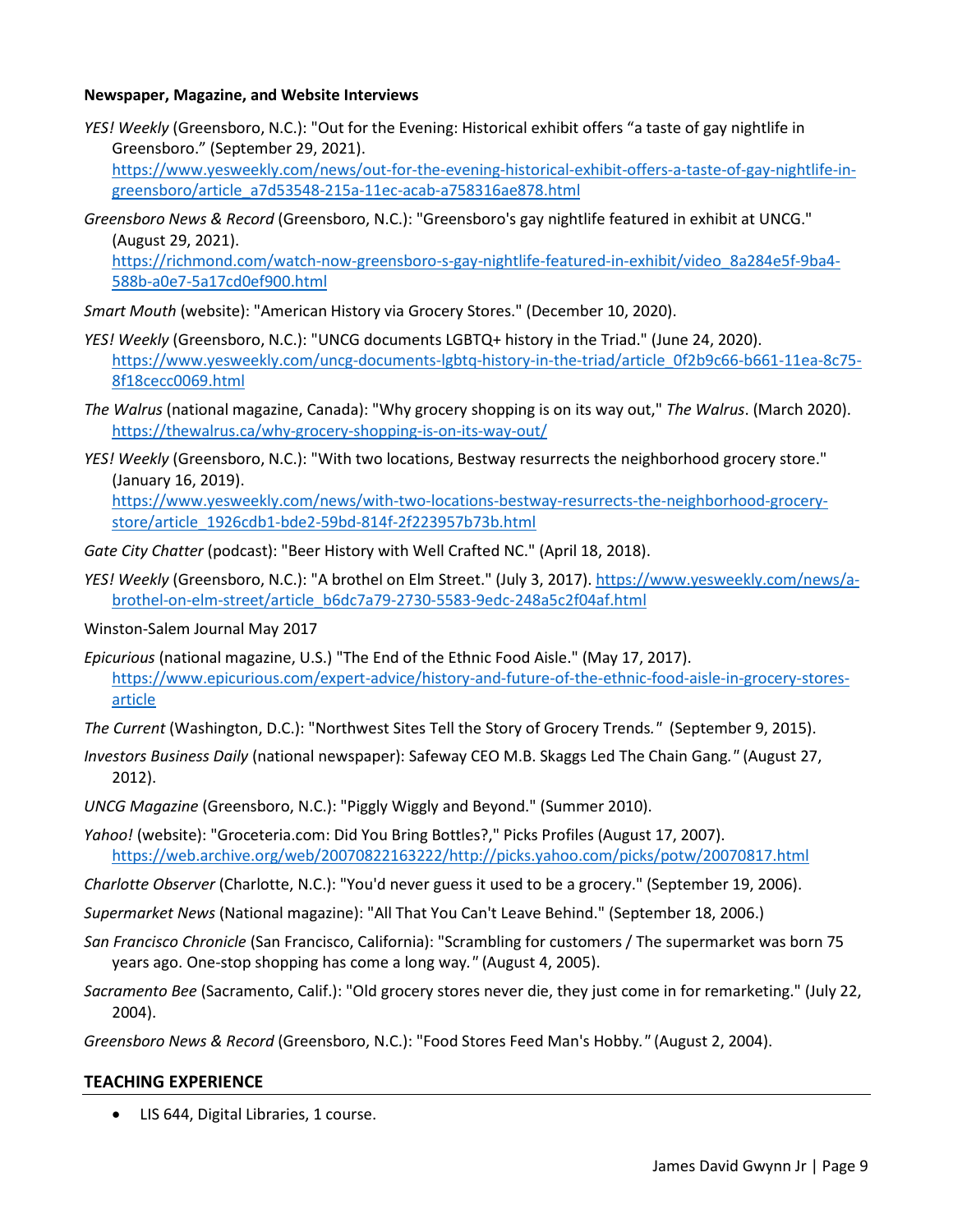# **NON-CREDIT INSTRUCTION TAUGHT**

#### **Library and Information Science**

- Guest Lecturer, LIS 630 (Computer-related Technologies for Information Management). April 11, 2013; March 28, 2012.
- Guest Lecturer, LIS 640 (Organizing Library Collections). November 20, 2014; September 27, 2012.
- Guest Lecture, LIS 643 (Metadata). April 12, 2022; April 12, 2021; March 20, 2019; March 21, 2018; April 21, 2014.
- Guest Lecture, LIS 644 (Digital Libraries). November 22, 2021; November 4, 2020; September 30, 2020; November 12, 2019; October 1, 2019; November 6, 2018; September 26, 2018; November 20, 2017; September 18, 2013; November 12, 2012; September 20, 2011.
- Guest Lecture, LIS 688 (Preservation Management). May 28, 2020; June 14, 2017.
- Guest Lecturer, LIS 658 (Archival Management). November 7, 2019; March 21, 2019; October 4, 2018; March 20, 2018; March 22, 2017; March 14, 2016; March 16, 2015; March 18, 2014.
- Guest Lecturer, LIS 688 (Seminar in Selected Topics: Metadata). April 19, 2013; March 22, 2012.
- Guest Lecturer, LIS 688 (Seminar in Selected Topics/Digital Libraries). October 10, 2010.

# **History**

- Guest Lecturer, HIS 212 (United States History since 1865). March 15, 2012.
- Guest Lecturer, HIS 391 (Historical Methods for Social Studies Teachers). January 24, 2018; January 26 and 31, 2017.
- Guest Lecturer, HIS 511 (Seminar in Historical Research and Writing: Runaway Slaves and Digital History).

January 22, 2018.

- Guest Lecturer, HIS 626 (The Practice of Public History). March 30, 2010.
- Guest Lecture, HIS 627 (Museum and Historic Site Interpretation: Principles and Practice). October 7, 2019.
- Guest Lecture, HIS 631 (Digital History). February 2, 2022; January 26, 2022; February 11, 2020; February 18, 2020; February 1, 2017; April 1, 2014
- Training Sessions and Consulting for Museum Studies Students, History Department. August 23, 2021 - December 31, 2021.

# **Other Disciplines**

- Guest Lecture, ENG 365 (Narratives of Slavery Before and After Emancipation, Elon University). March 30, 2021; October 16, 2018
- Guest Lecture, ARH 300X ("This is America": an interdisciplinary seminar on violence, affect, and creative encounter). October 29, 2020.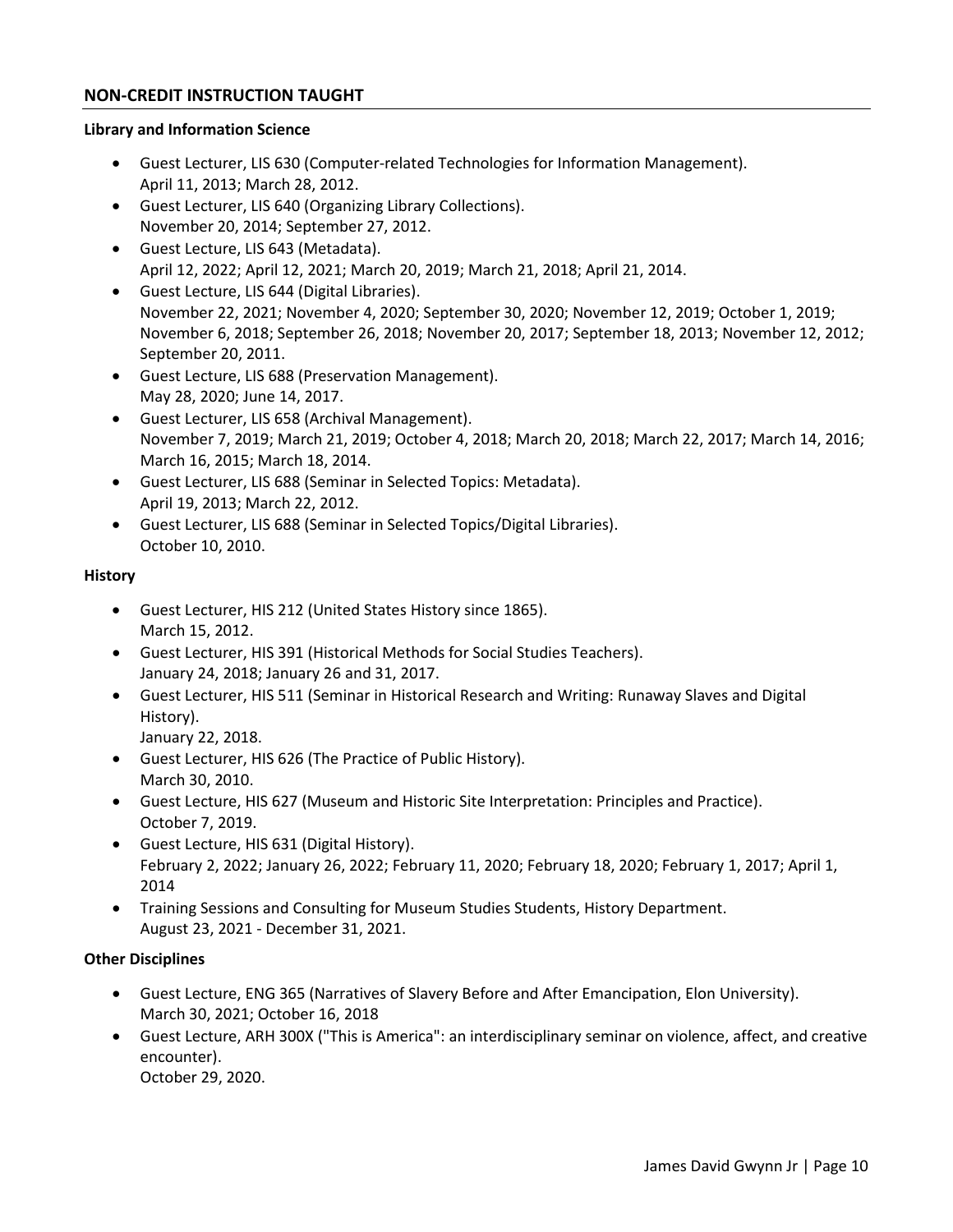- Guest Lecture, ENG 742 (Studies in Rhetorical Theory and Practice). February 17, 2020.
- Guest Lecture, ENG 363 (Gender and the Language of Health and Medicine). April 5, 2019.

# **Library Instruction**

- Library Instruction, Primary Sources Workshop. (2014).
- Library Instruction, UNCG Faculty Teaching and Learning Commons. (2012).
- Library Instruction, UNCG School of Health and Human Performance. (2012).
- Library Instruction, UNCG University Libraries Reference Intern Program. (2011).
- Mentoring Activities, LIS Department Career Day. (2011).
- Mentoring Activities, LIS Department Career Day. (2010).
- Library Instruction, UNCG University Libraries. (2010).
- Panelist, Librarianship as a Career Open House. (2009).

# **DIRECTED STUDENT LEARNING**

- Supervised Practicum and Capstone Project, Craig Toth (Graduate, Masters). "Digitization Content Management," (January 15, 2022 - April 30, 2022).
- Supervised Class Project, Amber Garland (Graduate, Masters). "Etta Cone Letters digitization," (January 1, 2022 - April 30, 2022).
- Supervised Class Project, Arden Craft (Graduate, Masters). "Kinney Baughman Collection digitization and oral history," (January 1, 2022 - April 30, 2022).
- Supervised Practicum and Capstone Project, Austin Craver (Graduate, Masters). "Digitization Practicum," Completed. (August 15, 2021 - November 30, 2021).
- Supervised Practicum and Capstone Project, Michael Kerley (Graduate, Masters). "Gateway Tutorials," In-Process. (January 16, 2021 - May 1, 2021).
- Supervised Research, Matthew McCarthy (Graduate, Masters). In-Process. (September 1, 2020 December 31, 2020).
- Supervised Research, Summer Crews (Graduate, Masters). In-Process. (September 1, 2020 December 31, 2020).
- Internship Advisor, Sarah Maske (Graduate, Masters). "Temple Emanuel Archives Digitzation." (September 1, 2019 - December 31, 2019).
- Internship Advisor. (2017).
- Directed Individual/Independent Study, Sata Prescott (Graduate, Masters). (2015).
- Supervised Practicum, Sata Prescott (Graduate, masters). (2015).
- Directed Individual/Independent Study, Jacey Kepich (Graduate, Masters). "Bernard Greenhouse Collection," (2012).

# **MENTORING**

- Brian Robinson (Fellow). August 1, 2019 Present.
- Stacey Krim (Faculty Member). July 1, 2019 Present.
- Tiffany Henry (Faculty Member). July 1, 2016 Present.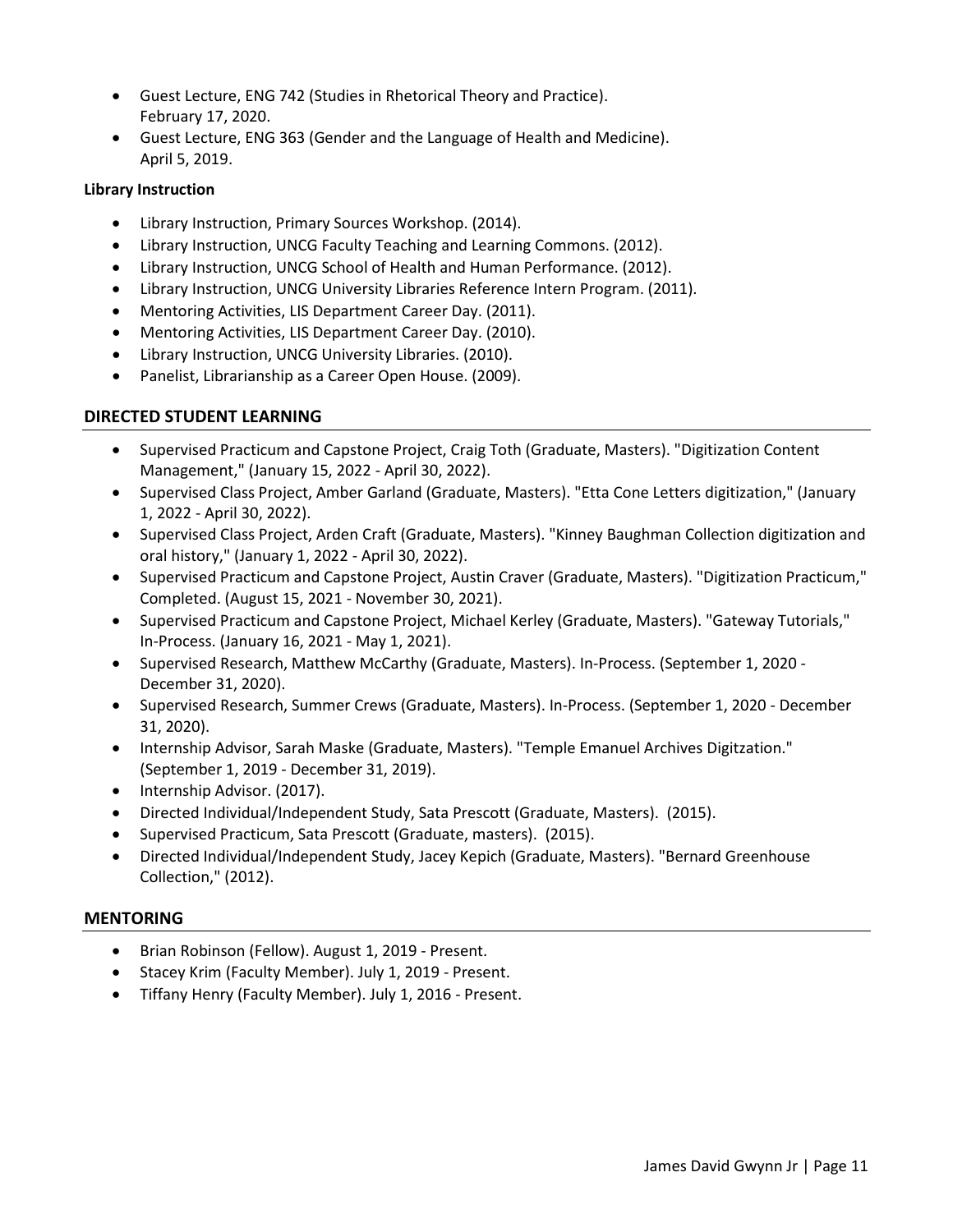# **FACULTY DEVELOPMENT ACTIVITIES**

#### **Conference Attendance**

- Mid-Atlantic Popular & American Culture Association, Harrisonburg, VA, United States of America. (November 10, 2021 - November 13, 2021).
- Oral History Association, Baltimore (virtual), MD. (October 19, 2020 October 24, 2020).
- North Carolina Craft Brewers Conference, North Carolina Craft Brewers Alliance, Winston-Salem, NC. (November 5, 2019 - November 7, 2019).
- North Carolina Library Association Conference, Winston-Salem, NC, United States of America. (October 15, 2019 - October 18, 2019).
- Association of College and Research Libraries, Cleveland, OH, United States of America. (April 10, 2019 April 13, 2019).
- Society of North Carolina Archivists Annual Meeting, Durham, NC. (March 13, 2019 March 15, 2019).
- North Carolina Preservation Conference, Raleigh. (November 16, 2018).
- Entrelib: The Conference for Entrepreneurial Librarians, Winston-Salem, NC, United States of America. (October 12, 2018).
- UNCG History Department Graduate Student Conference, Greensboro, NC. (April 26, 2018).
- Educopia/Meta Archive Meeting, Educopia Institute/Meta Archive, Indianapolis, IN. (March 12, 2018 March 13, 2018).
- North Carolina Library Association, Winston Salem, NC. (2017).
- Society of North Carolina Archivists Annual Meeting, Asheville, NC. (2017).
- Coalition for Networked Information, Albuquerque, NM. (April 3, 2017 April 4, 2017).
- Entrelib: The Conference for Entrepreneurial Librarians, Greensboro, NC. (2016).
- Mid-Atlantic Regional Archives Conference, Pittsburgh, PA. (2016).
- ACRL Rare Books and Manuscripts (RBMS) Section Conference, Oakland, CA. (2015).
- iDEAL Summit (hosted by Dept. of Library and Information Studies), Greensboro, NC. (2015).
- North Carolina Library Association, Greensboro, NC. (2015).
- Society of North Carolina Archivists, Greensboro, NC. (2015).
- CONTENTdm Southeast Users Group Meeting, Columbia, SC. (2014).
- Society of North Carolina Archivists, Raleigh, NC. (2014).
- Archiving 2013, Washington, DC. (2013).
- Conference for Entrepreneurial Librarians, Greensboro, NC. (2013).
- CONTENTdm Virtual User Group Meeting, Online. (2013).
- New Voyages to Carolina: The Tar Heel State, Greensboro, NC. (2013).
- ALA Annual Conference, Anaheim, CA. (2012).
- CONTENTdm Midwest Users Group Meeting, Columbus, OH. (2012).
- Handheld Librarian Online Conference, Greensboro. (2012).
- iDEAL Summit (hosted by Dept. of Library and Information Studies), Greensboro, NC. (2012).
- Library 2.012, Greensboro. (2012).
- LYRASIS Membership Meeting (virtual), Greensboro. (2012).
- Society of North Carolina Archivists, Greensboro, NC. (2012).
- The African American Studies Program's 23rd Conference on African American Culture and Experience and 30th Year Anniversary Celebration (CACE Conference), Greensboro, NC. (2012).
- ALA Virtual Conference, Greensboro. (2011).
- CONTENTdm Southeast Users Group Meeting, Charleston, SC. (2011).
- Society of North Carolina Archivists, Morehead City, NC. (2011).
- Society of North Carolina Archivists, Pinehurst, NC. (2010).
- Society of North Carolina Archivists, Durham, NC. (2009).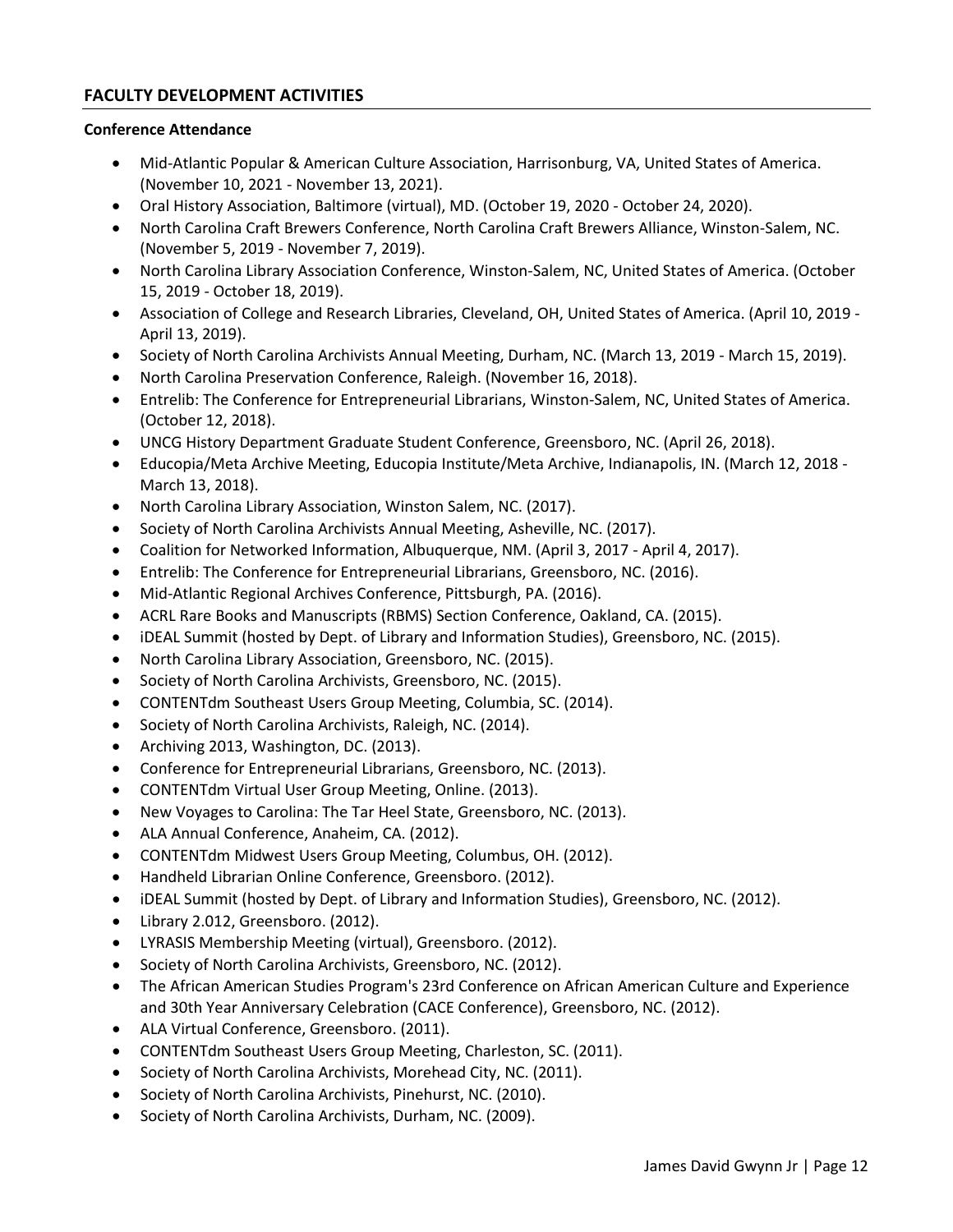# **Tutorials, Workshops, and Trainings**

- "Leaders' Role in EDI," UNC Greensboro, Greensboro, NC. (April 28, 2022).
- "Return to Work Supervisory Sessions," UNC Greensboro Human Resources, Greensboro, NC. (February 9, 2022).
- "Regular Expressions (Regex) Tutorial: How to Match Any Pattern of Text." (January 20, 2022).
- "EDI Workshop: Beyond the Words," UNC Greensboro, Greensboro. (December 2, 2021).
- "EDI Workshop: Beyond the Cover," UNC Greensboro, Greensboro, NC. (November 30, 2021).
- "Cayuse Training," UNC Greensboro, Greensboro, NC, United States of America. (June 28, 2021).
- "NEH Office of Digital Humanities Presentation," National Endowment for the Humanities. (October 22, 2020).
- "Safe Zone training session," UNC Greensboro, Greensboro, NC, United States of America. (December 17, 2019).
- "Digital Scholar Lab Orientation," UNC Greensboro, Greensboro, NC, United States of America. (December 3, 2019).
- "Activity Insight Training," UNC Greensboro, Greensboro. (January 16, 2019).
- "ePerformance Training," UNC Greensboro, Greensboro, NC. (August 30, 2018).
- Islandora Camp, Halifax, Canada. (July 18, 2018 July 20, 2018).
- NEH Common Heritage Awardee Webinar, Greensboro, NC. (February 28, 2018).
- MetaArchive Orientation Session, Greensboro, NC. (February 23, 2018).
- LYRASIS Catalyst Grant Webinar, Greensboro, NC. (January 10, 2018).
- DPLA Rights Statements Training, Chapel Hill, NC. (2016).
- Open Textbook Network, Greensboro, NC. (2016).
- ASERL Webinar Overview of DMPTool2- New and Improved, Greensboro. (2014).
- ASERL Webinar Preservation Needs for 'Big' and 'Small' Data, Greensboro. (2014).
- LYRASIS Digitization Collaborative Audio and Video Digitization Information Session, Greensboro. (2014).
- LYRASIS Digitization Collaborative Photographic Material Information Session,, Greensboro. (2014).
- CONTENTdm 6 Release Webinar, Greensboro, NC. (2011).
- Society of American Archivists Webinar, Greensboro, NC. (2011).
- OCLC Webinar: CONTENTdm 6.1, Greensboro. (2011).
- UNCG University Libraries Customer Service Going the Extra Mile, Greensboro, NC. (2011).
- Supervisors PMP Planning Session, Greensboro, NC. (2010).
- IMLS Grant Workshop, Raleigh, NC. (2010).
- Archon Presentation, Greensboro, NC. (2010).
- CONTENTdm Basics, Greensboro, NC. (2010).
- Elluminate Workshop, Greensboro, NC. (2010).

# **Presentations and Seminars**

- "Brewster Kahle and Tony Marx: The Internet Archive at 25 | LIVE from NYPL," New York Public Library (online), New York, NY. (April 25, 2022).
- "'I want Books extremely,' George Herbert & the Soul of the Library-TAKE TWO Dr. Christopher Hodgkins," UNCG University Libraries, Greensboro, NC. (April 21, 2022).
- "Speaker Series: Southern Activism, Black Voices, and the Long Archive, Dr. Tara T. Green," UNCG University Libraries, Greensboro, NC. (April 20, 2022).
- "Collections issues," UNCG University Libraries, Greensboro, NC. (December 8, 2021).
- "Anti-Racist Descriptive Work at Emory A Chat with Sarah Quigley," UNC Greensboro, Greensboro. (July 17, 2020).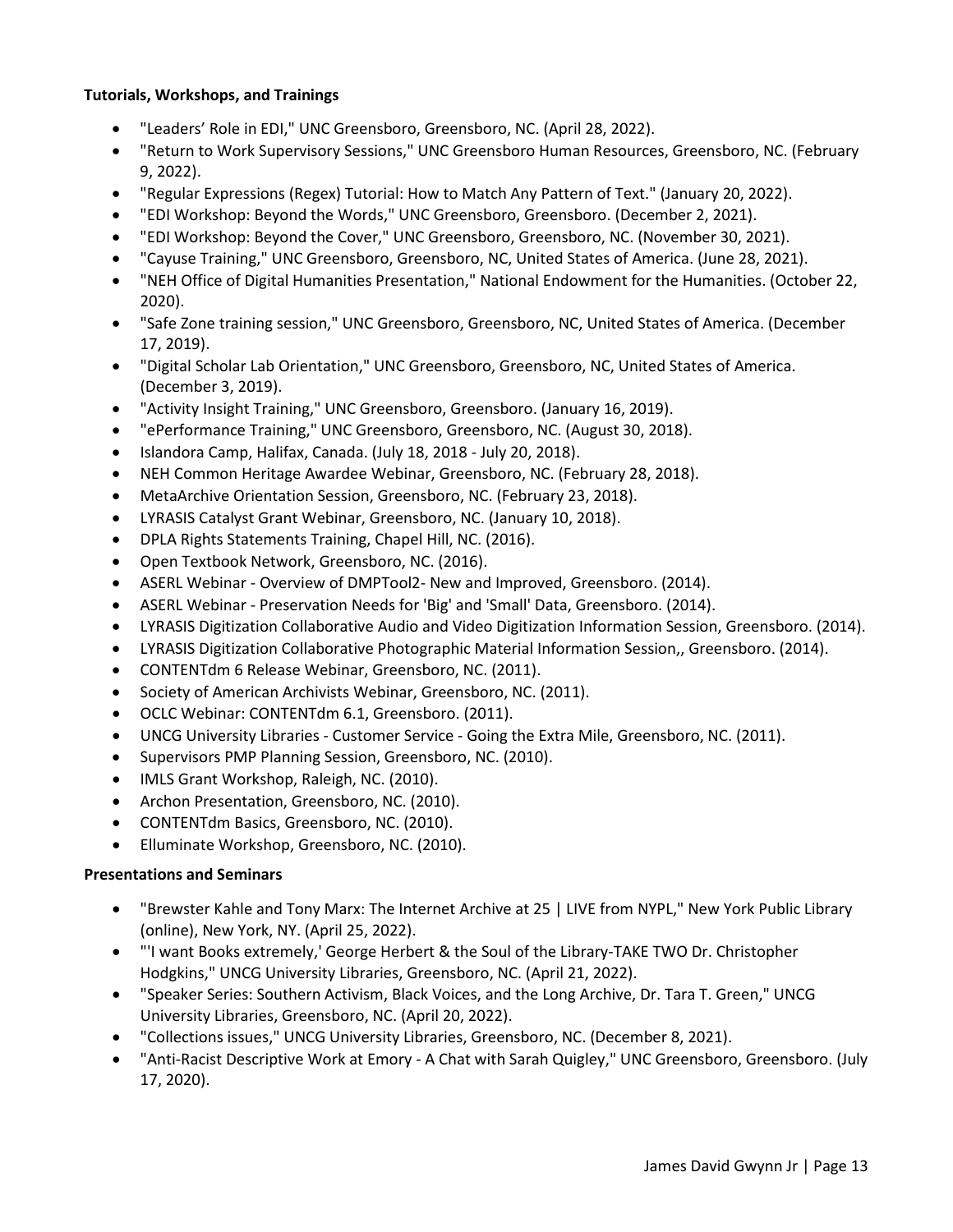- "Sessions on collections strategic plan," UNC Greensboro, Greensboro, United States of America. (January 16, 2020).
- "CLIR Summer Seminar," Council on Library and Information Resources, Bryn Mawr, PA, United States of America. (August 31, 2019 - September 2, 2019).
- "Recordings at Risk Cycle 5 Applicant Webinar Confirmation," Greensboro. (December 6, 2018).
- "NCMC OpenRefine webinar," North Carolina Metadata Consortium, Greensboro, NC. (November 30, 2018).
- NC Metadata Connect, Greensboro, NC. (May 31, 2018).
- CNI Digital Scholarship Planning Workshop, Providence, RI. (2017).
- Inside Higher Ed 2017 Survey of Faculty Attitudes on Technology, Greensboro, NC. (2017).
- North Carolina Digital Summit, Raleigh, NC. (2017).
- Creating Pathways and Connections with CONTENTdm: Integrating Special Collections into the Curriculum, Greensboro, NC. (2016).
- Webinar: Harvard's Copyright First Responders Program, Greensboro, NC. (2016).
- Digital Charlotte: Celebrating and Exploring Local Digital Library Projects, Charlotte, NC. (2015).
- Orphan Works and Mass Digitization, Greensboro, NC. (2015).
- Presenting the Statement of Best Practices in Fair Use of Collections Containing Orphan Works, Chapel Hill, NC. (2015).
- SPARC Webcast on Rights Retention-Based Open Access Policies, Greensboro, NC. (2015).
- Statement of Best Practices in Fair Use of Collections Containing Orphan Works, Greensboro. (2015).
- ASERL Webinar: Fair Use Without Fear, Greensboro. (2014).
- RDA for the Non-Cataloger: What's in It for You?, Greensboro, NC. (2014).
- Acquiring, managing, and preserving born-digital archives, Greensboro. (2014).
- ASERL Webinar: Open Access Megajournals, Greensboro. (2014).
- Introduction to Altmetrics, Greensboro. (2014).
- LYRASIS Supporting Cultural Heritage Open Source Software Symposium (SCHOSS), Greensboro. (2014).
- Open Access: Looking Back at Ten Years of Open Access Publishing, Greensboro. (2014).
- Primary Sources Workshop, Greensboro, NC. (2014).
- SHARE, CHORUS, and Open Access: What you need to know, Greensboro. (2014).
- Sustaining Digital Resources (Ithaka S+R), New York, NY. (2014).
- ASERL Webinar: Copyright and Fair Use 101, Greensboro. (2013).
- University Libraries/LIS Lecture Series, Greensboro, NC. (2013).
- EDUCAUSE Webinar on Lib/IT Support for Digital Scholarship, Greensboro. (2013).
- LYRASIS Webinar: Introduction to Linked Data for Libraries, Greensboro, NC. (2013).
- RDA for the Non-Cataloger: What's in It for You?, Greensboro. (2013).
- ASERL Data Curation Profile Toolkit WorkshopASERL Data Curation Profile Toolkit Workshop, Greensboro, NC. (2012).
- LLAMA Webinar: Social Entrepreneurship in Action: Digitizing Our Cultural History, Greensboro. (2012).
- LYRASIS Webinar: Caring for Scrapbooks, Greensboro. (2012).
- NHPRC Webinar: Digitizing Historic Records, Greensboro. (2012).
- University Libraries/LIS Lecture Series, Greensboro, NC. (2011).
- How do we know it works? Evaluating learning technology products, Greensboro. (2011).
- LYRASIS Webinar: Metadata for Digitization and Preservation, Greensboro, NC. (2011).
- LYRASIS Webinar: Caring for Scrapbooks, Greensboro, NC. (2011).
- LYRASIS/NC ECHO Workshop: Outcome Based Evaluation, Salisbury, NC. (2011).
- New Roles for Research Libraries: Digital Curation for Preservation, Greensboro. (2011).
- SAA Webinar: Standards for Digital Archives, Greensboro. (2011).
- Educopia Seminar: Preserving the Digital Archive, Greensboro, NC. (2010).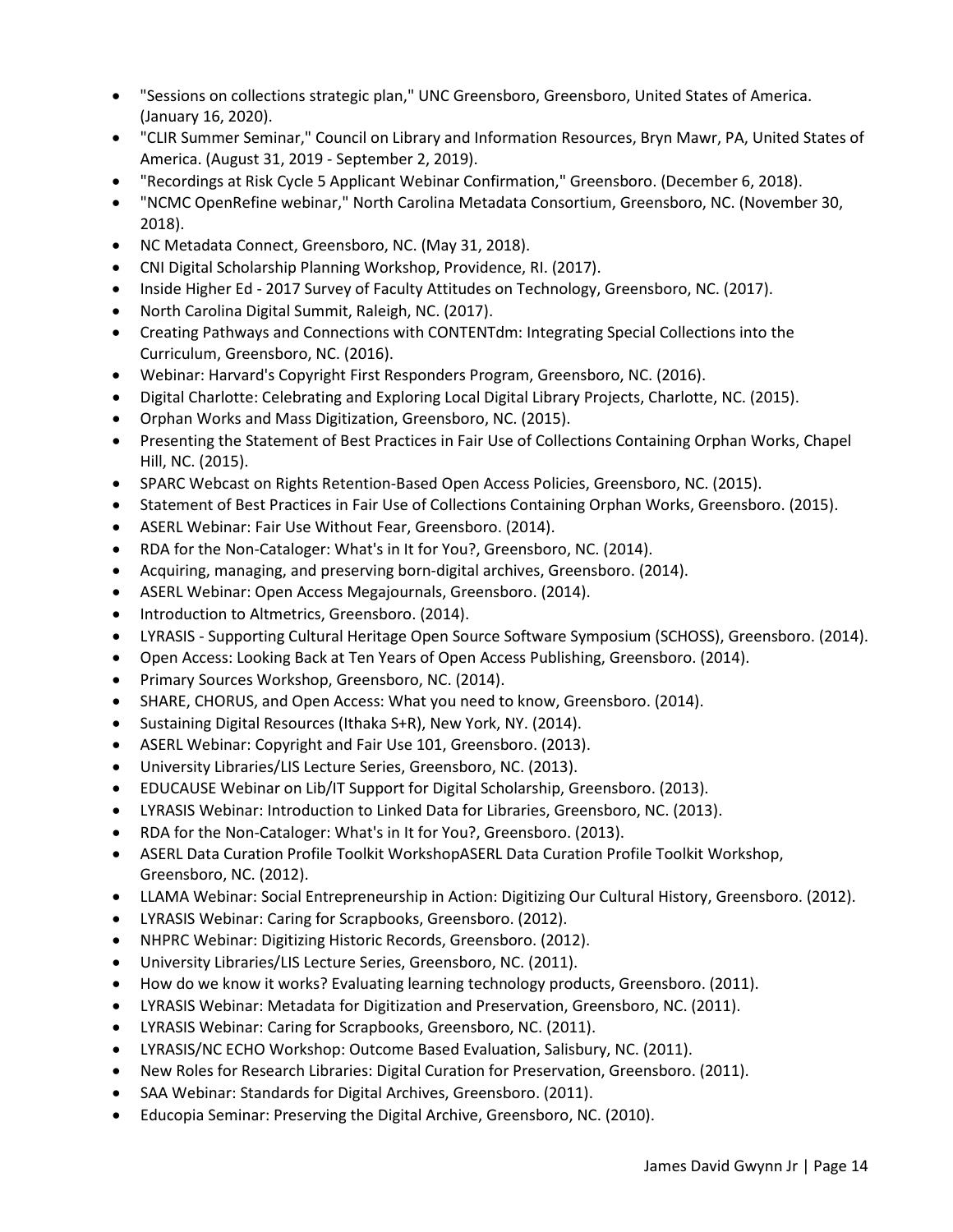- SNCA Workshop: Implementing More Product, Less Process, Pinehurst, NC. (2010).
- Using Internet Archive/Mass Digitization for ASERL's Civil War Era Digital Project No.1, Greensboro, NC. (2010).
- SNCA Workshop: MARC According to DACSMARC According to DACS, Durham, NC. (2009).

# **UNIVERSITY SERVICE**

#### **University Assignments**

- Chair, Arts and Humanities, Faculty Senate Research Grants Committee. (2020 Present).
- Member, Faculty Senate Committee on Committees. (2018 2019, 2012 2013).
- Member, Faculty Senate Scholarly Communications Committee. (2012 2018).
- Chair, Interdepartmental committee to create a UNCG copyright information website. (2013 2014).
- Member, School of Education Memory Project Committee. (2011).
- Member, Web Accessibility Text Transcript and Closed Captioning Product Selection Team. (2010 2011).
- Member, Interdepartmental Technology Working Group. (2010).

# **Library Assignments**

- Member, NCDOCKS Migration Team/ Islandora IR Working Group. (2020 Present).
- Member, Reparative Archives Working Group. (2020 Present).
- Member, Promotion and Tenure Committee. (2020 Present).
- Member, SCUA Outreach Group. (2019 Present).
- Member, Digital Research & Scholarship Services (DRSS) Committee. (2018 Present).
- Member, University Libraries Art Committee. (2017 Present).
- Member, Digital Partners Grant Team. (2016 Present).
- Member, Grants Advisory Committee. (2016 Present).
- Member, Library Elections Committee. (2011 Present).
- Member, Digital Projects Priorities Team. (2010 Present).
- Member, Digital Projects Priorities Team. (2010 Present).
- Member, ERIT Development Team. (2009 Present).
- Chair, Library Elections Committee. (2018 2019, 2012 2014).
- Member, Community Digital Archivist Search Committee. (2018 2019).
- Member, Peer Evaluation and Tenure Committee. (2016 2019).
- Member, Diversity Committee. (2015 2019).
- Member, Scholarly Communications Librarian Search Committee. (2018).
- Chair, Content Management System Task Force. (2017 2018).
- Member, Student Worker Supervisors Group. (2011 2018).
- Member, Social Media Committee. (2013 2017).
- Member, Diversity Committee. (2013 2016).
- Member, Preservation and Disaster Recovery Committee. (2013 2016).
- Member, Grants Oversight Committee. (2011 2016).
- Chair, Diversity Resident Librarian Search Committee. (2015).
- Member, First Year Instruction Librarian Search Committee. (2015).
- Chair, Manuscripts Archivist Search Committee. (2013 2014).
- Member, Research Support Coordinator Search Committee. (2013 2014).
- Member, Preservation Committee. (2011 2013).
- Chair, Textiles, Teachers, and Troops Interinstitutional Project Team. (2012).